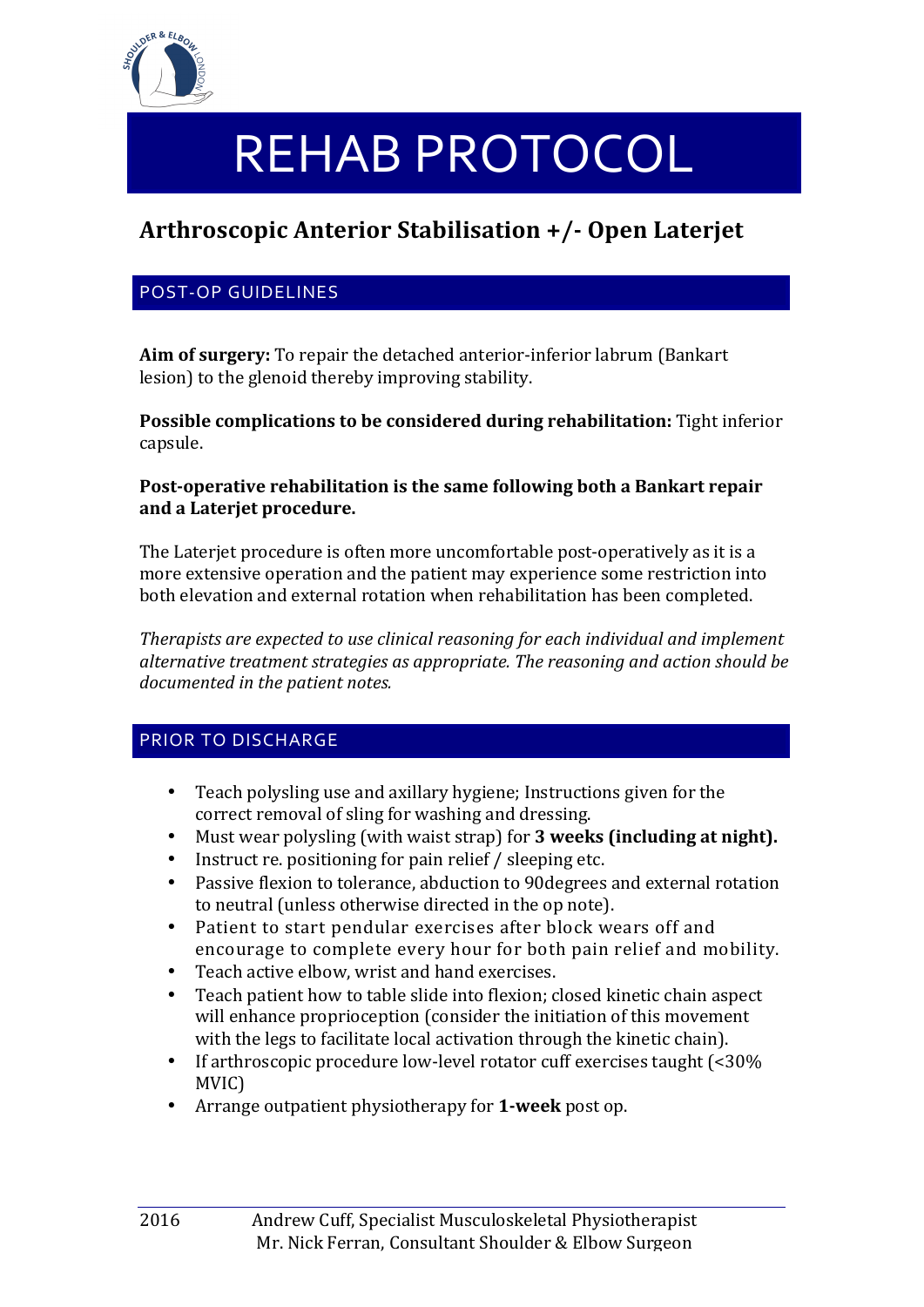#### 0-2 WEEKS

- Check Sling compliance and review wound portals.
- Ensure axillary hygiene being maintained / postural advice / pain relief etc.
- Continue to encourage completion of pendular exercises every hour for both pain relief and mobility.
- Progress AAROM exercises as required; encourage proprioceptive rich exercises through the use of closed kinetic chain activities e.g. wall slide, table slide
- Consider the kinetic chain early; initiate movement with legs or trunk to facilitate local shoulder recruitment e.g. single leg stand, step ups.
- Initiate active ROM exercises at 2 weeks; flexion as tolerate, abduction to 90degrees and external rotation to 20degrees (unless otherwise directed in the op note).

# 2-6 WEEKS

- Discard sling at 3 weeks.
- Continue active-assisted, active ROM and isometric rotator cuff exercises.
- Facilitate rotator cuff activity during elevation e.g. back of hand wall slides up wall.
- Progress kinetic chain rehabilitation e.g. single leg stand with eyes closed, trunk rotation, bridging.
- Do not stretch beyond neutral external rotation or 90 degrees of abduction until 4 weeks post-operatively.

#### 6-12 WEEKS

#### Goal: Increase ROM to normal by 12 weeks.

- Starting with **active assisted progressing to active range of motion exercises**, increase external rotation past 20degrees and abduction past 90 degrees as able. Be guided by what the patient can do and neuromuscular control around the shoulder.
- AIM TO HAVE ACHIEVED FULL SHOULDER RANGE OF MOVEMENT (active equal to passive).
- Continue to acilitate rotator cuff activity during elevation.
- Correct abnormal movement patterning and dynamic stability through full range of movement.
- Progress rotator cuff rehabilitation (control / strength / endurance through range).
- Continue to incorporate the kinetic chain e.g. squats, lunges, wall squats with arm elevation.
- No terminal stretches into combined external rotation/abduction until 12 weeks.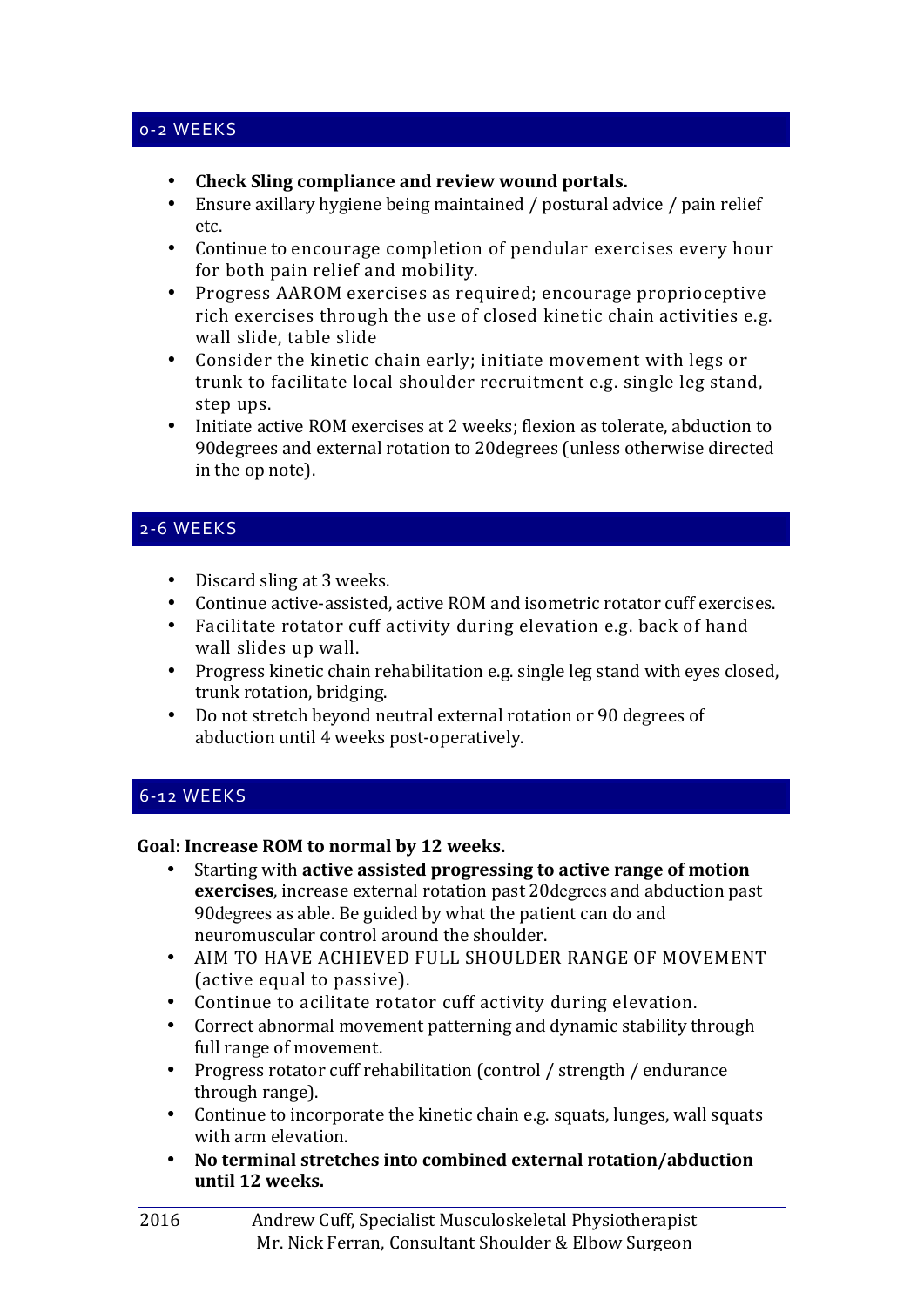#### Goal: Progress RC control, RC strength & commence sports specific training

- Work on RC control into increasing ranges of ER in abduction; ensure optimal neuromuscular control.
- Strengthen the rotator cuff through a full range of movement.
- No limits on external rotation in neutral or in abduction.
- Begin stretches into end range external rotation in abduction.
- Ensure home exercise programme is function-specific and incorporates end range stability.
- Progress closed kinetic chain exercises e.g. over the top on a gym ball
- Encourage maintenance of the kinetic chain e.g. single leg hops, advanced balance exercises, lower limb strength
- Add plyometric work at 12 weeks if appropriate to patient's goals e.g. throwing, impact training.
- General sport specific training.

# EXPECTED MILESTONES

- Home on day of surgery
- Block to wear off approximately 24 hours post-op
- Polysling with strap for  $4$  weeks
- Commence ADL's after 6 weeks
- GP Removal of sutures 10-14 days post-op
- Out-patient physio 1 weeks post-op
- Out-patient clinic 12 weeks post-op
- Return to normal 12 months

*Significant deviation from milestones should be discussed with surgeon.*